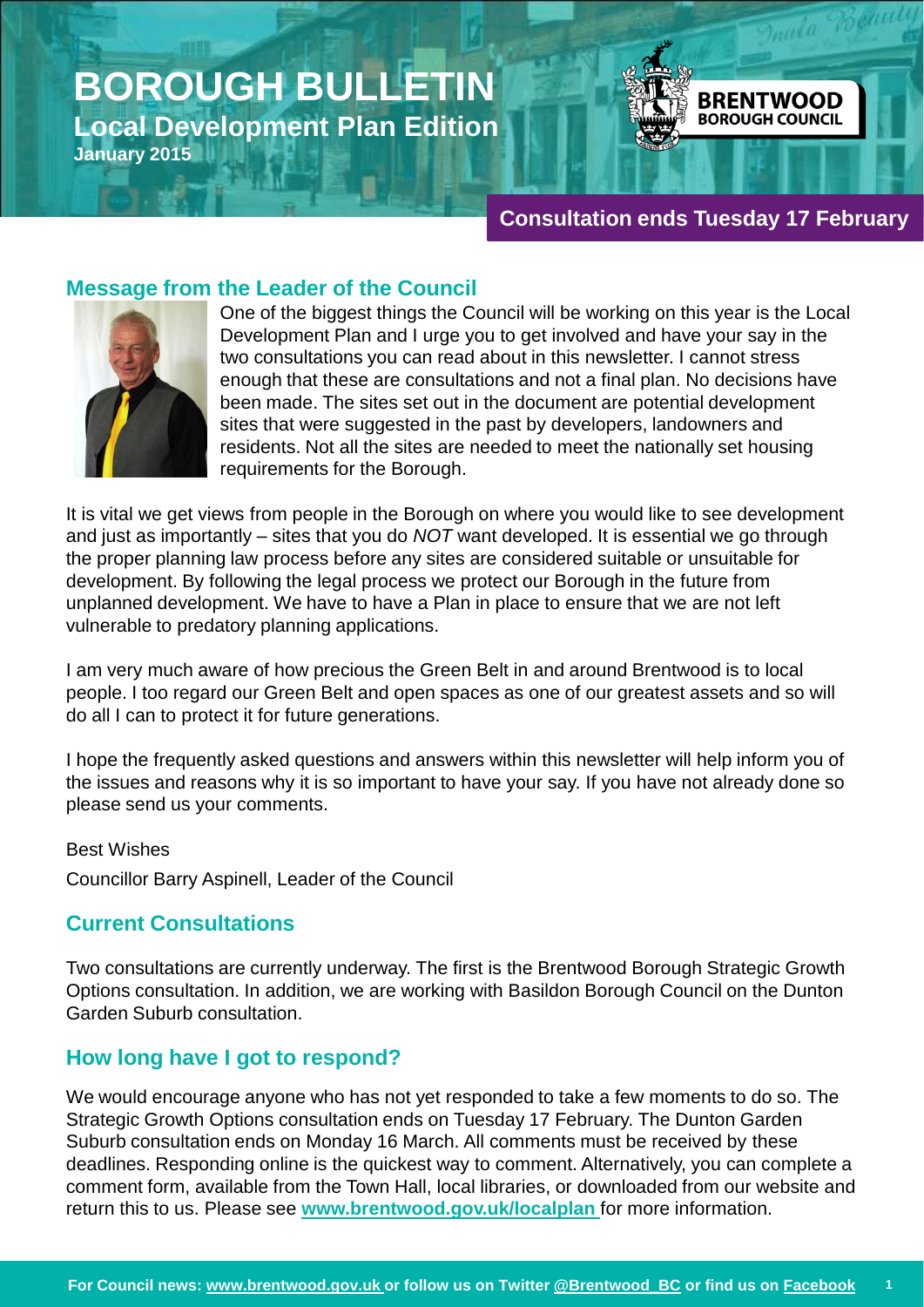# **Strategic Growth Options Frequently Asked Questions**

Listed below are the most frequently asked questions received during the consultations to date and a brief response to some of the main issues. Additional questions and further detail can be found at the frequently asked questions section of our website **www.brentwood.gov.uk/localplan**

#### **What is the Local Plan?**

The Local Plan will be used to help shape the direction of future change within the Borough. Among other things, the Plan influences where new homes, jobs, infrastructure, local facilities and green space will be provided. It will set a strategy for how the needs of the Borough can be met, while ensuring that our environment and local character are protected and enhanced.

#### **Why should I comment? How will my views be taken into account?**

Once the Plan is officially in place, development proposals over the next 15 years will need to follow the Plan's policies. The Plan will help shape the design and location of future development, among other things. It is therefore vital that your views are heard so that the Plan can be informed by local aspirations.

At the end of the consultation the Council will analyse all responses and publish a report summarising these and setting out next steps. The information gathered will inform future updates of the Plan.

#### **How many homes will be built? Why do we need so many houses?**

Currently the Borough's need has been calculated to be 360 new homes a year, which is approximately 5,500 over 15 years. This figure has been set in accordance with national guidance.

#### **How long will it be until the Plan is finally adopted?**

The Plan will need to go through at least two more stages of formal consultation as well as a public examination. It is therefore hoped to be officially adopted in 2016. Once adopted the Plan will stay in place for 15 years.

#### **Why do we need to provide so many Gypsy and Traveller pitches? Why are they near people's homes?**

The Council has a duty to provide for the needs of all the Borough's residents and provide for them equally. This includes allocating new sites for Gypsy and Traveller pitches as well as houses. Locations near existing or new settlements have been proposed to minimise the impact on things such as Green Belt in the Borough, as also needs to be considered with housing site options.

#### **How can the Council be allowed to build on Green Belt land? Can't we just build everything on brownfield land?**

The Council's preferred approach has always been to build on brownfield land in existing urban areas. However, brownfield land alone does not fulfil the requirements we must meet. We need to allocate sites for 5,500 homes, but the capacity of available brownfield land in the Borough is only 2,500 homes.

As part of the Local Plan process it is possible for Councils to review Green Belt boundaries. Other Local Authorities that have failed to meet their full need have been found "unsound" at examination, which is expensive, prolongs the plan-making process and leaves the Council vulnerable to uncontrolled development. Sites in the Green Belt have been proposed in order to help meet future growth, and to ensure development occurs in a controlled way. It is important to keep in mind that the Plan is a tool to protect the environment as well as to propose development.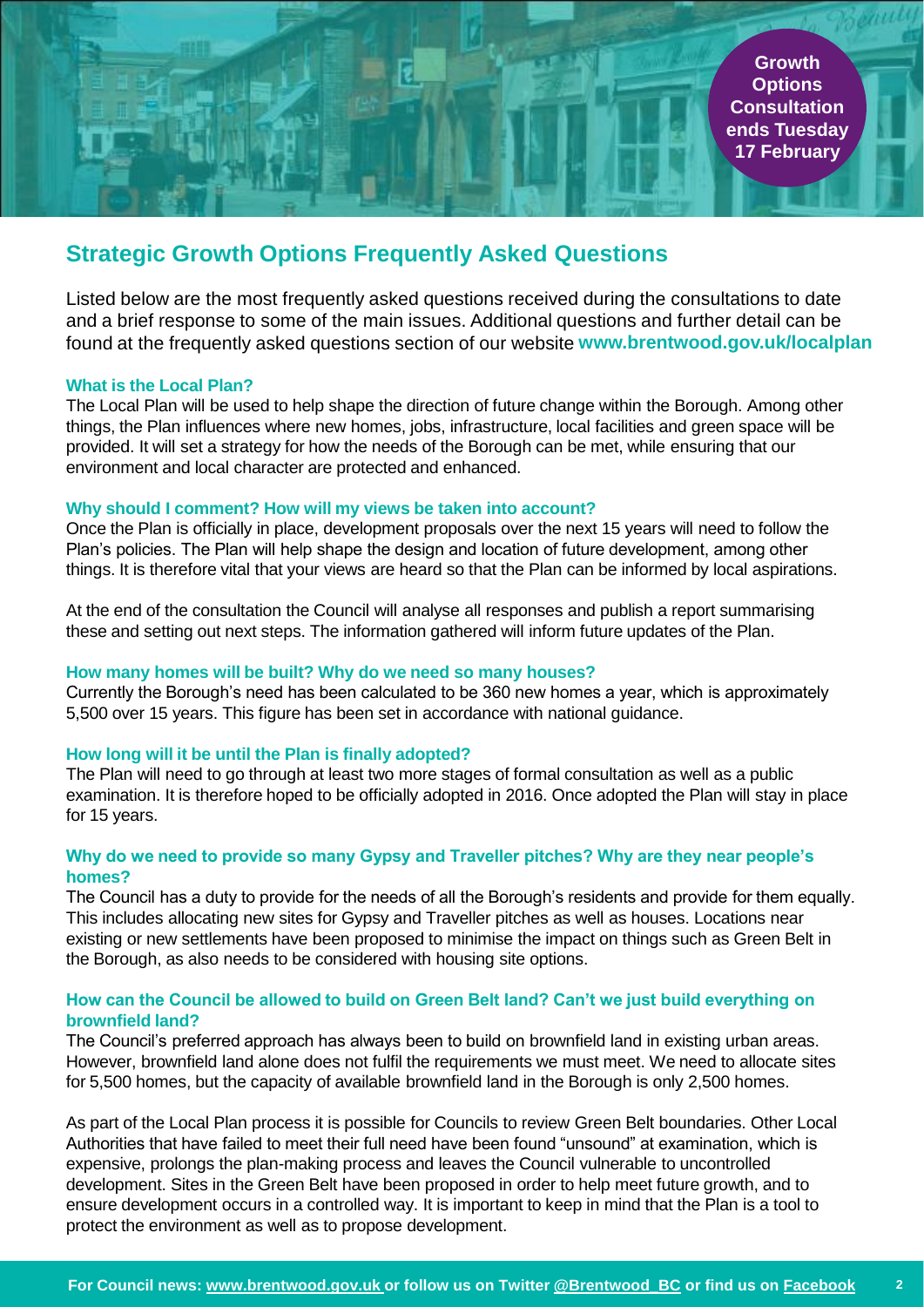**Growth Options Consultation [ends Tuesday](http://www.brentwood.gov.uk/localplan)  17 February**

# **Further Questions**

#### **Has the Council already decided which sites should be developed?**

Definitely not. As part of the 'Preferred Options' consultation in 2013 the Council set out its preferred sites. However, due to more sites having come forward since then, and changes to the planning system the Council are reconsidering all options. At present no sites have been decided on for inclusion in the Plan. Decisions will be made taking into consideration public views, national policy and new evidence.

### **Why don't we just build where nobody lives, so development doesn't affect anyone?**

As part of the plan-making process the Council has to consider the social, environmental and economic sustainability of individual sites, as well as to what extent particular sites are in line with the Plan's vision and strategic objectives. Infrastructure is a key concern for us. Allowing for managed development around existing settlements will enable financial contributions from developers to provide better economies of scale. These contributions will go towards improving valuable existing community infrastructure, such as doctors surgeries and schools. This means existing communities can benefit from these improvements.

#### **Why have I heard that Hopefield Animal Sanctuary is having to close?**

The land on which Hopefield Animal Sanctuary sits has been put forward as part of a larger site by the landowner, for consideration as part of the Local Plan process. The Council is aware of the important contribution that Hopefield Animal Sanctuary makes to the local community and to Brentwood as a whole. We are committed to making sure that the Animal Sanctuary stays in the Borough and continues to prosper as an asset for the community. The Council has recently approved an application to designate the animal sanctuary as an Asset of Community Value

#### **Why has such a large area been allocated near Herongate & Ingrave?**

The Strategic Growth Options consultation does not allocate any sites. Sites set out in the consultation document have been put forward by landowners, developers and others. Not all sites will be necessary to meet the needs of the Borough. In addition not all sites will be suitable for development, as they will not be in keeping with the Council's preferred spatial strategy or local aspirations for future development. Identification of sites does not mean that sites will be allocated, or receive planning permission. This site alone could accommodate more than four times the number of homes needed in the next 15 years.

#### **How much affordable housing will be provided and where will it go?**

The Council will seek to secure levels of affordable housing in new developments in line with national policy and informed by local evidence. This is currently around 35% of dwellings in new developments. The Council will ensure that affordable housing is distributed fairly across the Borough.

### **Dunton Garden Suburb**

For full details about this consultation please see **www.brentwood.gov.uk/dunton**

**Dunton Consultation [ends Monday](http://www.brentwood.gov.uk/localplan)  16 March**

#### **Why is Dunton being considered for such a large scale development?**

At this stage of the plan-making process the Council must consider all options, including exploring opportunities with neighbouring authorities. This includes Dunton Garden Suburb, which is the name given to a potential option between West Horndon and Laindon (in Basildon Borough). This particular location has come about after we became aware of Basildon's draft Local Plan proposals as part of "Duty to Cooperate" discussions. This legally requires local planning authorities to cooperate on strategic cross boundary issues, such as housing and transport. Their Plan proposed a development of 2,300 homes and employment land up to the Brentwood-Basildon Borough boundary.